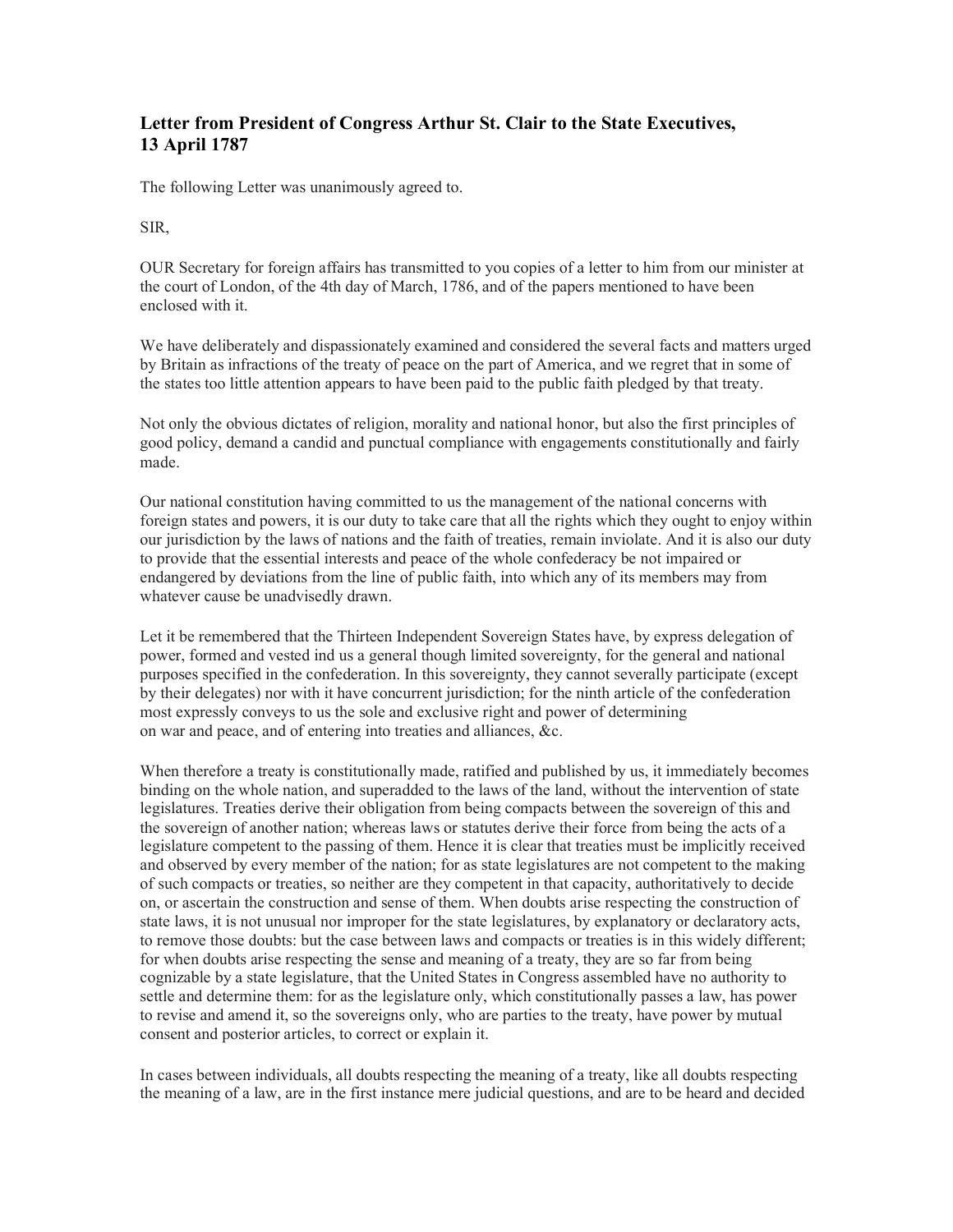in the courts of justice having cognizance of the causes in which they arise, and whose duty it is to determine them according to the rules and maxims established by the laws of nations for the interpretation of treaties. From these principles it follows of necessary consequence, that no individual state has a right by legislative acts to decide and point out the sense in which their particular citizens and courts shall understand this or that article of a treaty.

It is evident that a contrary doctrine would not only militate against the common and established maxims and ideas relative to this subject, but would prove no less inconvenient in practice than it is irrational in theory; for in that cafe the same article of the same treaty might by law be made to mean one thing in New-Hampshire, another thing in New-York, and neither the one nor the other of them in Georgia.

How far such legislative acts would be valid and obligatory even within the limits of the state passing them, is a question which we hope never to have occasion to discuss. Certain however it is that such acts cannot bind either of the contracting sovereigns, and consequently cannot be obligatory on their respective nations.

But if treaties, and every article in them, be (as they are and ought to be) binding on the whole nation, if individual states have no right to accept some articles and reject others, and if the impropriety of state acts to interpret and decide the sense and construction of them, be apparent, still more manifest must be the impropriety of state acts to controul, delay or modify the operation and execution of these national compacts.

When it is considered that the several states assembled by their delegates in Congress, have express power to form treaties, surely the treaties so formed are not afterwards to be subject to such alterations as this or that state legislature may think expedient to make, and that too without the consent of either of the parties to it, -that is in the present case without the consent of all the United States, who collectively are parties to this treaty on the one side, and his Britannic Majesty on the other. Were the legislatures to possess and to exercise such power, we should soon be involved as a nation, in anarchy and confusion at home, and in disputes which would probably terminate in hostilities and war with the nations with whom we may have formed treaties. Instances would then be frequent of treaties fully executed in one state, and only partly executed in another; and of the same article being executed in one manner in one state, and in a different manner, or not at all, in another state. History furnishes no precedent of such liberties taken with treaties under form of law in any nation.

Contracts between nations, like contracts between individuals, should be faithfully executed, even though the sword in the one case, and the law in the other, did not compel it. Honest nations, like honest men, require no constraint to do justice; and though impunity and the necessity of affairs may sometimes afford temptations to pare down contracts to the measure of convenience, yet it is never done but at the expence of that esteem, and confidence, and credit which are of infinitely more worth than all the momentary advantages which such expedients can extort.

But although contracting nations cannot, like individuals, avail themselves of courts of justice to compel performance of contracts; yet an appeal to heaven and to arms is always in their power, and often in their inclination.

But it is their duty to take care that they never lead their people to make and support such appeals, unless the sincerity and propriety of their conduct affords them good reason to rely with confidence on the justice and protection of heaven.

Thus much we think it useful to observe, in order to explain the principles on which we have unanimously come to the following resolution, viz. Resolved, That the legislatures of the several states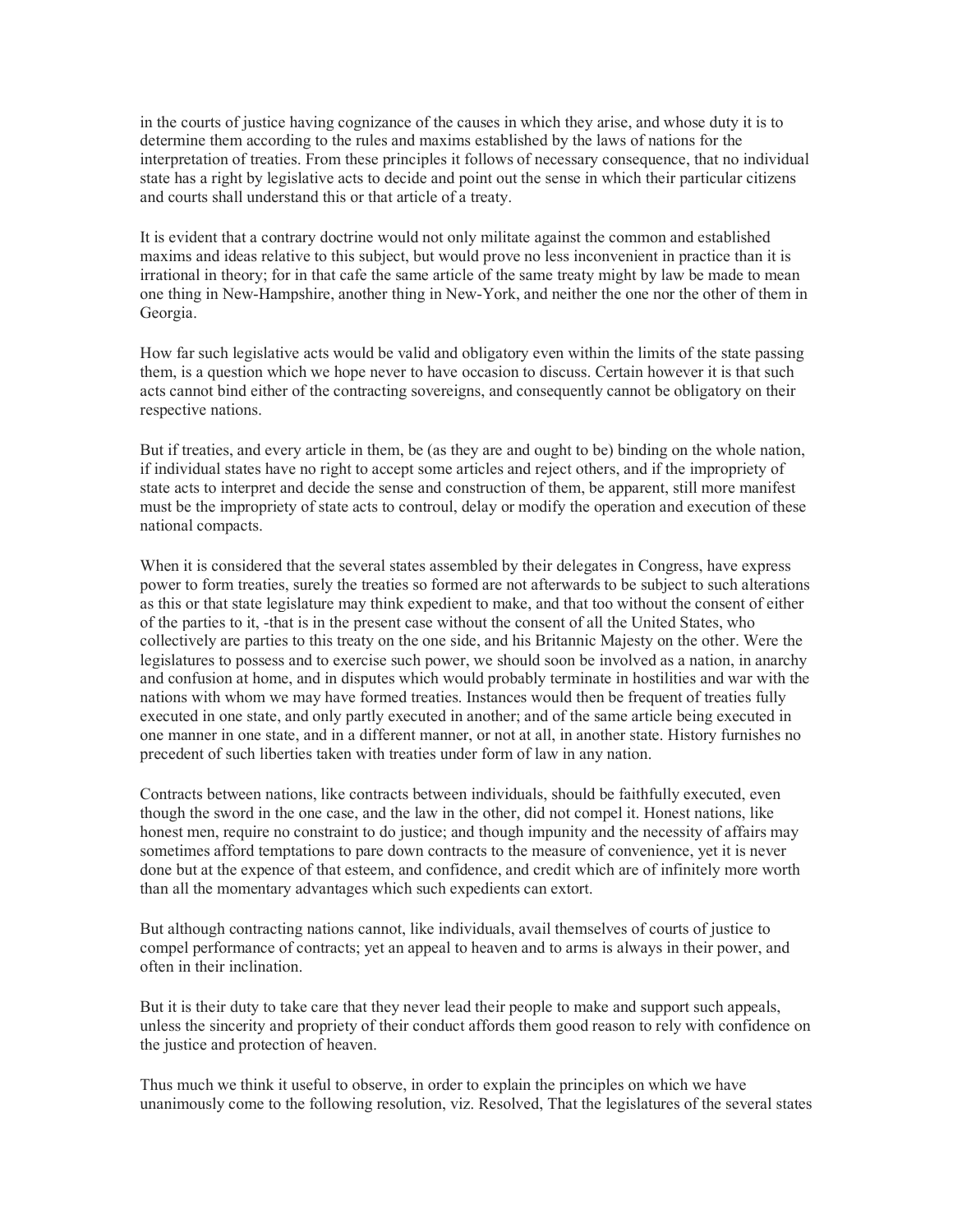cannot of right pass any act or acts for interpreting, explaining or construing a national treaty, or any part or clause of it; nor for restraining, limiting, or in any manner impeding, retarding or counteracting the operation and execution of the same; for that on being constitutionally made, ratified and published, they become in virtue of the confederation, part of the law of the land, and are not only independent of the will and power of such legislatures, but also binding and obligatory on them.

As the treaty of peace, so far as it respects the matters and things provided for in it, is a law to the United States which cannot by all or any of them be altered or changed, all state acts establishing provisions relative to the same objects which are incompatible with it, must in every point of view be improper: such acts do nevertheless exist; but we do not think it necessary either to enumerate them particularly, or to make them severally the subjects of discussion. It appears to us sufficient: to observe and insist that the treaty ought to have free course in its operation and execution, and that all obstacles interposed by state acts be removed. We mean to act with the most scrupulous regard to justice and candour towards Great-Britain, and with an equal degree of delicacy, moderation and decision towards the states who have given occasion to these discussions.

For these reasons we have in general terms

Resolved, That all such acts, or parts of acts as may be now existing in any of the states, repugnant to the treaty of peace, ought to be forthwith repealed; as well to prevent their continuing to be regarded as violations of that treaty, as to avoid the disagreeable necessity there might otherwise be of raising and discussing questions touching their validity and obligation.

Although this resolution applies strictly only to such of the states as have passed the exceptionable acts alluded to, yet to obviate all future disputes and questions, as well as to remove those which now exist, we think it best that every state without exception should pass a law on the subject. We have therefore

Resolved, That it be recommended to the several states to make such repeal rather by describing than reciting the said acts; and for that purpose to pass an act declaring in general terms that all such acts, and parts of acts repugnant to the treaty of peace between the United States and his Britannic Majesty, or any article thereof, shall be, and thereby are repealed; and that the courts of law and equity in all cases and questions cognizable by them respectively, and acting from of touching the said treaty, shall decide and adjudge according to the true intent and meaning of the same: any thing in the said acts, or parts of acts to the contrary thereof in any wise notwithstanding.

Such laws would answer every purpose, and be easily formed. The more they were of the like tenor throughout the states the better, they might each recite that

Whereas certain laws or statutes made and passed in some of the United States, are regarded and complained of as repugnant to the treaty of peace with Great-Britain, by reason whereof not only the good faith of the United States pledged by that treaty, has been drawn into question, but their essential interests under that treaty greatly affected. And whereas justice to Great-Britain, as well as regard to the honor and interests of the United States, require that the said treaty be faithfully executed, and that all obstacles thereto, and particularly such as do or may be construed to proceed from the laws of this state, be effectually removed. Therefore,

Be it enacted by and it is hereby enacted by the authority of the same, that such of the acts or parts of acts of the legislature of this state, as are repugnant to the treaty of peace between the United States and his Britannic Majesty, or any article thereof, shall be, and hereby are repealed. And further, that the courts of law and equity within this state be, and they hereby are directed and required in all causes and questions cognizable by them respectively, and arising from or touching the said treaty, to